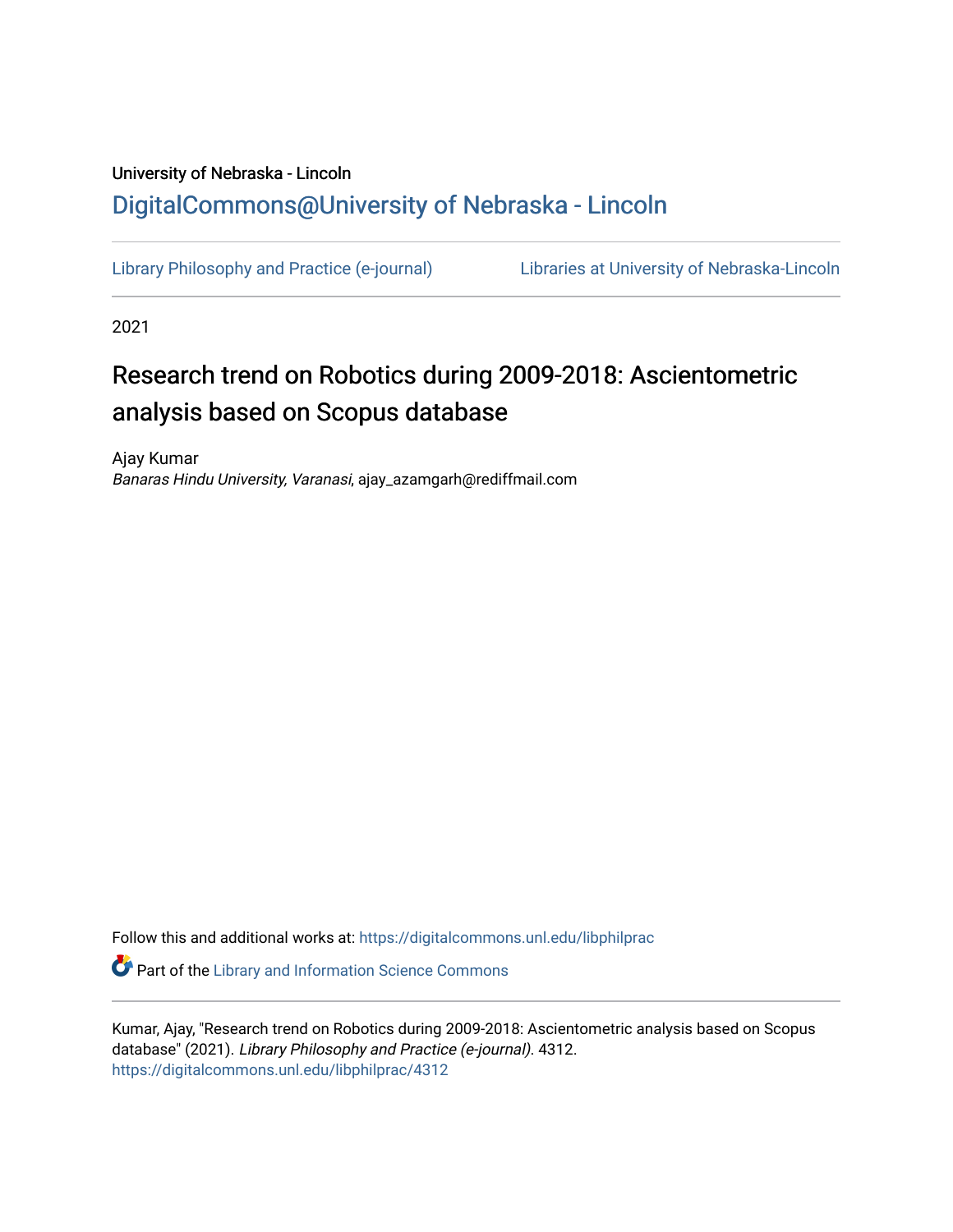## **Research trend on Robotics during 2009-2018: Ascientometric analysis based on Scopus database**

 **Ajay Kumar** Asstt. Librarian, Central Library, Banaras Hindu University, Varanasi- 221005 E-mail: [ajay\\_azamgarh@rediffmail.com](mailto:ajay_azamgarh@rediffmail.com) Mob.: 9450540991

## **Abstract**

The present study aims to analysis the research productivity trend on the title "Robotics" research publications worldwide during 2009-2018 on the base of the Scopus database. A total of 97480 articles has been published on the title "Robotics" in the worldwide during 2008-2018. The highest 11950 (12.26%) articles were published in the year 2018and the publication pattern was gradually in increasing order during the period of study. The maximum AGR 15.36 was calculated in the year 2010, the RGR has been counted 0.77 to 0.13during the period of study. The relative growth rate was always in decreasing order and respective doubling was always in the increasing order during the period of study. Conference type of document was in the leading position with 53506 articles, Computer Science was the leading subject with 53675 articles and robotics 61157 was the highest using keyword during the period of study. Chinese Academy of Sciences with 1577 articles was the highest contributed affiliation, the United States with 36159 was the leading country of publications and Caldwell, D. G. with 216 articles was the most productive author during the period of study.

**Keywords:**Scientometrics, Robotics, Annual Growth Rate, CompoundAnnual Growth Rate, Relative Growth Rate and Doubling time.

#### **Introduction**

Robotics is the branch of science and engineering and its treaties as the design, construction, operation, and use of robots.The science of robots by which humans working in this area are called robotics.Robotics is the science and technology of robots, their design, manufacture, and application. Robotics requires a working knowledge of electronics, mechanics, and software, and is usually accompanied by a large working knowledge of many subjects.Robotics is the study of robots,robots are machines that can be used to do jobs. Some robots can do work by themselves and other robots must always have a person telling them what to do.

"Although the science of [robotics](https://www.thomasnet.com/products/robotics-68643758-1.html) only came into existence about in the 20<sup>th</sup>century, the history of humaninvented automation has a much longer past. In fact, the ancient Greek engineer Hero of Alexandria, formed two texts, Pneumatic, and Automata that testify to the existence of hundreds of different kinds of "wonder" machines capable of automated movement. Of course, robotics in the  $20<sup>th</sup>$  and  $21<sup>st</sup>$  centuries has advanced radically to include machines capable of assembling other machines and even robots that can be mistaken for human beings.

The word *robotics* was accidentally coined by science fiction author Isaac Asimov in his 1941 story "Liar!" Science fiction authors throughout history have been interested in man's capability of constructing self-motivating machines and life forms, from the ancient Greek myth of Pygmalion to Mary Shelley's Dr. Frankenstein and Arthur C. Clarke's HAL 9000. Basically, a robot is a reprogrammable machine that is capable of movement in the completion of a task."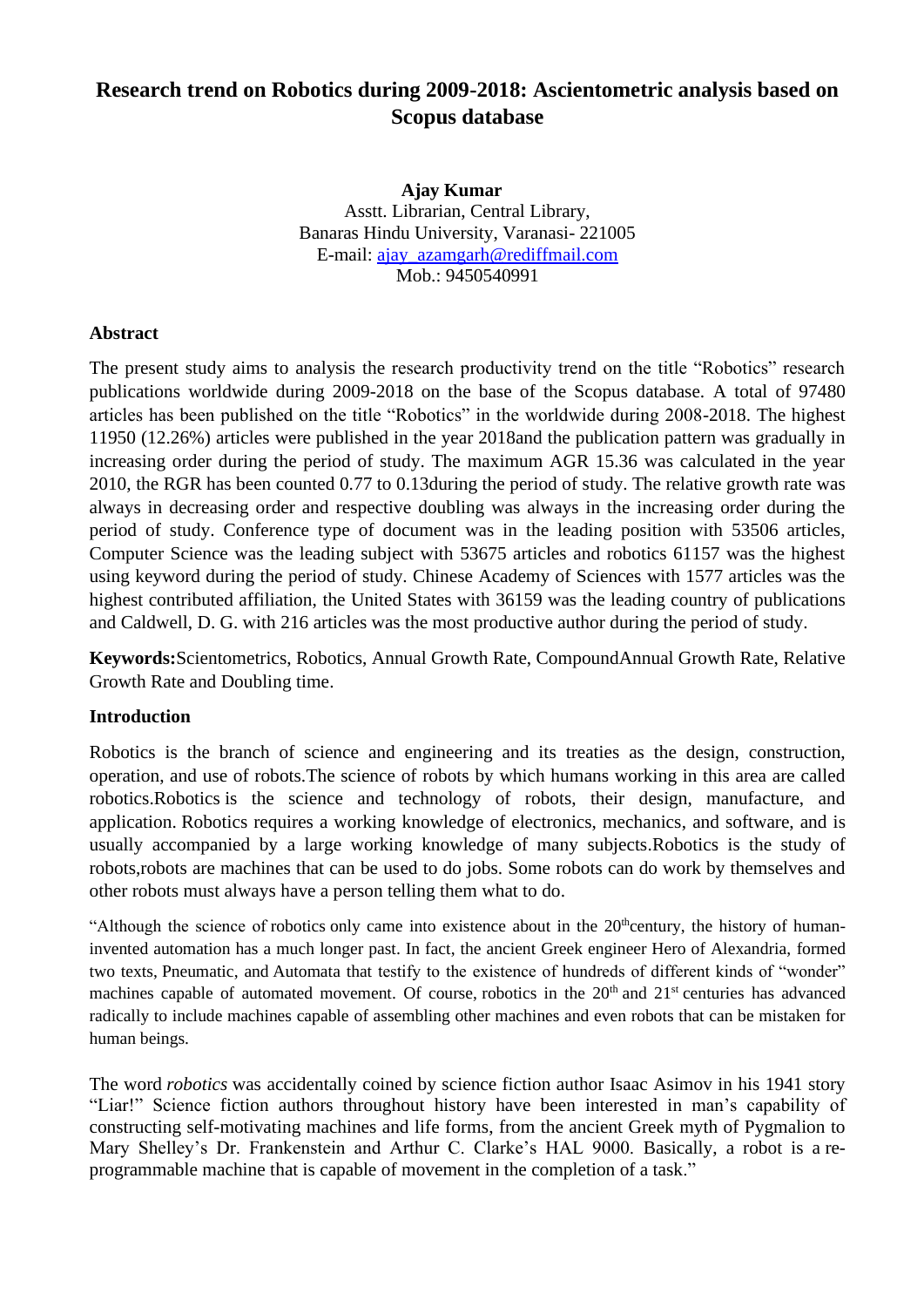## **Literature review**

Sab et al. (2018) have analysed the publishing trends of Indian Chemical Science research during 2002-2016 with the help of Web of Science database which shown that the publication share of India was 5.46% during study which was increased from 3.94 to 6.99 and it was observed from the study that the percentage of India's articles compared to that of the world's articles. The study shows that the average growth of 5.30% per year during the study period. It was observed that the international collaboration trend consistently increasing and the USA was the highest collaborative country during the period of study. Computer Science was the broadest subject among all the subjects contributed the largest publication share of 67.69% articles during the study period. The maximum share of articles was with journal articles with 45213 articles and a total of 503 articles were registered as a highly cited paper with 100 to 100<sup>+</sup> citation per articles during the period of study.

Gupta et al. (2017) have examined the publishing trends of world mobile research based on Scopus database during 2007-2016. A total of 140375 globally articles were founded for the study with an annual average growth rate of 1.68%. China was the largest globally contributing country with 20.52% articles and top 20 most productive countries published 95.05% articles globally during the period of study.

Dhawan et al. (2016) conducted a scientometric study on research in the electronic publishing field during 2005-2014. The major findings of the study was a total 7010 articles published and it was found that the e-publishing is still growing at a slow pace with 3.14% compound annual growth rate and averaged 1.08 citation per articles. The top 15 most productive organizations publication share was 5.72% and citation share is 12.73% during 2005-2014. The average productivity rate per organization during the study was low 26.7, citation impact per pater was 2.41, h-index was 6.93 and international collaborative share was 23.44% during the period of study.

Santhakumar and Kalitaperumal (2014) directed a scientometric study on mobile technology publications and focus on the growth and development of mobile technology in terms of publication output available on engineering index database during 2003-2012. They found that a total of 144567 publications were published during the period of study. The average 14456.7 articles published per year and the highest number of publications 20318 were published in the year 2011. China's authors have contributed a maximum number of publications compared to the other countries during the study period. The most creative author was Wang. Wei who contributed 223 articles during the study. Institute of Electrical and Electronic Engineering (IEEE) New York (USA) was the highly donated institution with 1248 publications. The relative growth rate (RGR) has reduced from 2004(0.98) to 2012(0.13) and doubling time (Dt) has gradually enlarged from 2004(0.71) to 2012(5.15) throughoutthe study.

Kumar (2014) analyze a scientometric study on digital literacy in online library information science and technology abstracts (LISTA) during 1997-2011. A total of 137 articles were published during the study period. 53.28% of articles focus significantly on digital literacy. Academic journal and periodicals 69.34% primarily publish articles on digital literacy in the field of library and information science. Triple authorship pattern 35.04% was dominating, 35-40 age group authors publish a high number of 39.42% articles. U.K. (27.01%) and U.S.A. (24.82%) were generated more numbers of articles. International journal of information and library review 8.03% have published a maximum number of articles.

## **Objectives of the study**

The objectives of the study are to:

1. Analysis year wise distribution of publications.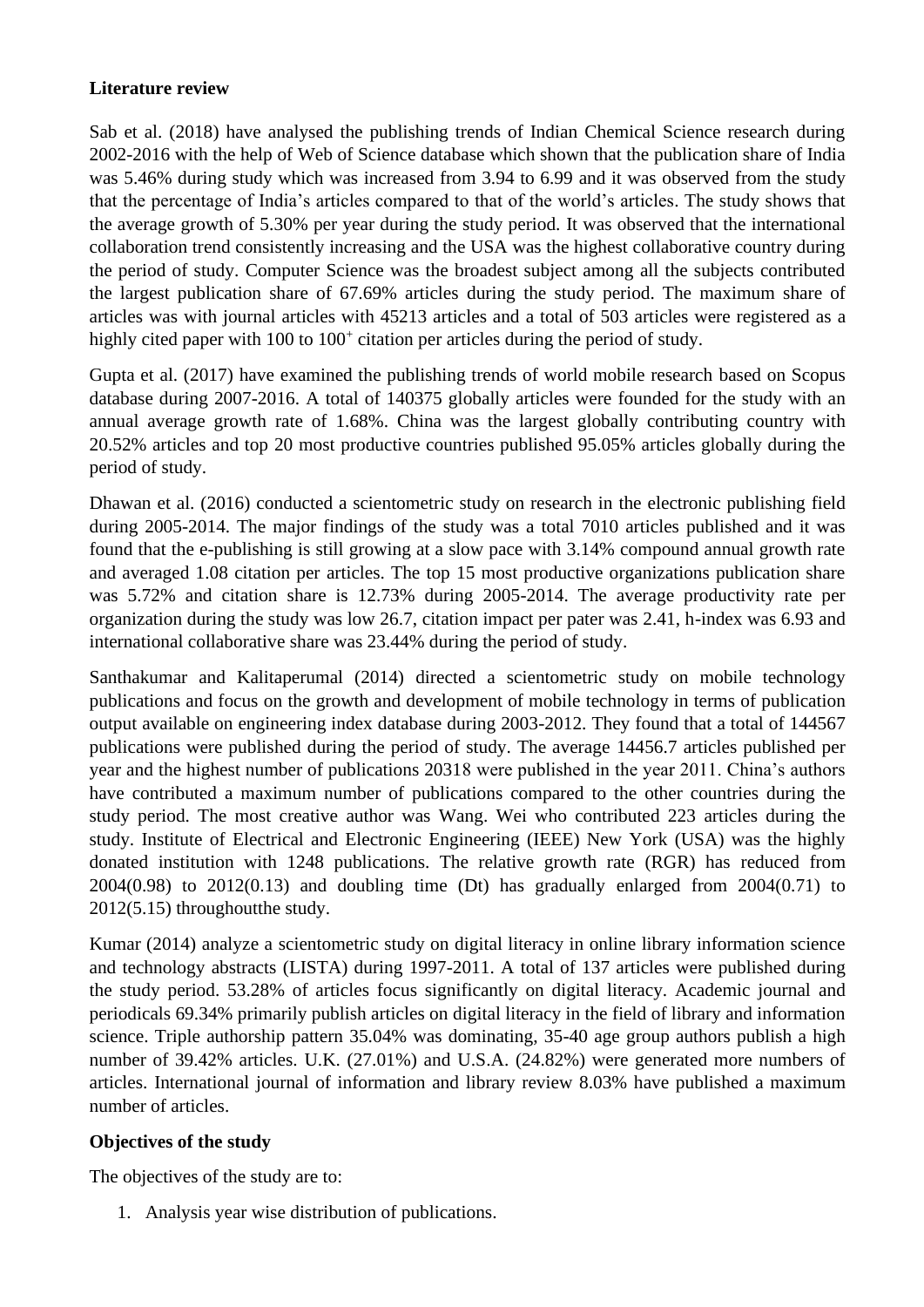- 2. Examine the annual growth rate and compound annual growth rate of publications.
- 3. Calculate the relative growth rate and doubling time for articles.
- 4. Find out the most productive authors and organizations top 10 in the study.
- 5. Identify major keywords and country top 10 during the study period.

## **Methodology**

The present study is based on the research output published on the topic Robotics. The raw data has been collected by an international online bibliographic database of peer-reviewed scientific literature named Scopus (http://www.scopus.com) during 2009-2018owned by Elsevier.The search string for collection of raw data is (TITLE-ABS-KEY("Robotics") AND (LIMIT-TO(PUBYEAR,2018) TO (PUBYEAR,2009)) AND (LIMIT-TO(AFFILCOUNTRY,"United States") TO (AFFILCOUNTRY,"Spain")) AND ( LIMIT-TO ( LANGUAGE,"English")). A total of 97480 records were counted on the Scopus database. The obtained data wereanalyzed and tabulated in an MS-excel sheet and tested by the various scientometric tools to fulfill the objectives of the study.

## **Data analysis**

## **Year wise distribution of the publication**

Table 1 provides year-wise distribution of publications and it resolves that a total of 97480 articles were published with an average of 9748 articles per year during 2009-2018.Observation of the table it found that the highest 11950 (12.26%) articles were published in the year 2018, followed by the year 2017 with 11660 (11.96%) articles and the lowest 6980 (7.16%) articles were published in the year 2009 during the study period. It also shows that the publication trend on the title Robotics was always in increasing order, only two years i.e. 2010 and 2012 years publications were in decreasing order.

| Year         | No. of<br><b>Publication</b> | Percentage |
|--------------|------------------------------|------------|
| 2009         | 6980                         | 7.16       |
| 2010         | 8052                         | 8.26       |
| 2011         | 9278                         | 9.52       |
| 2012         | 8629                         | 8.85       |
| 2013         | 10040                        | 10.30      |
| 2014         | 9683                         | 9.93       |
| 2015         | 10323                        | 10.59      |
| 2016         | 10885                        | 11.17      |
| 2017         | 11660                        | 11.96      |
| 2018         | 11950                        | 12.26      |
| <b>Total</b> | 97480                        | 100.00     |

**Table 1: Year-wisedistribution of publications**

## **Annual Growth Rate (AGR) of publication**

Table 2 describes the annual growth rate of robotics research for the time frame of 2009-2018. On the basis of the particular table, it was counted that the maximum annual growth rate was 16.35 in the year 2013, followed by 15.36 in the year 2010, while the minimum AGR was counted -7.00 in the year 2012. The average annual growth rate was counted 5.80 per year during the period of study.The annual growth rate (AGR) is calculated by the formula given by Kumar and Kaliyaperumal(2015)it mentions below: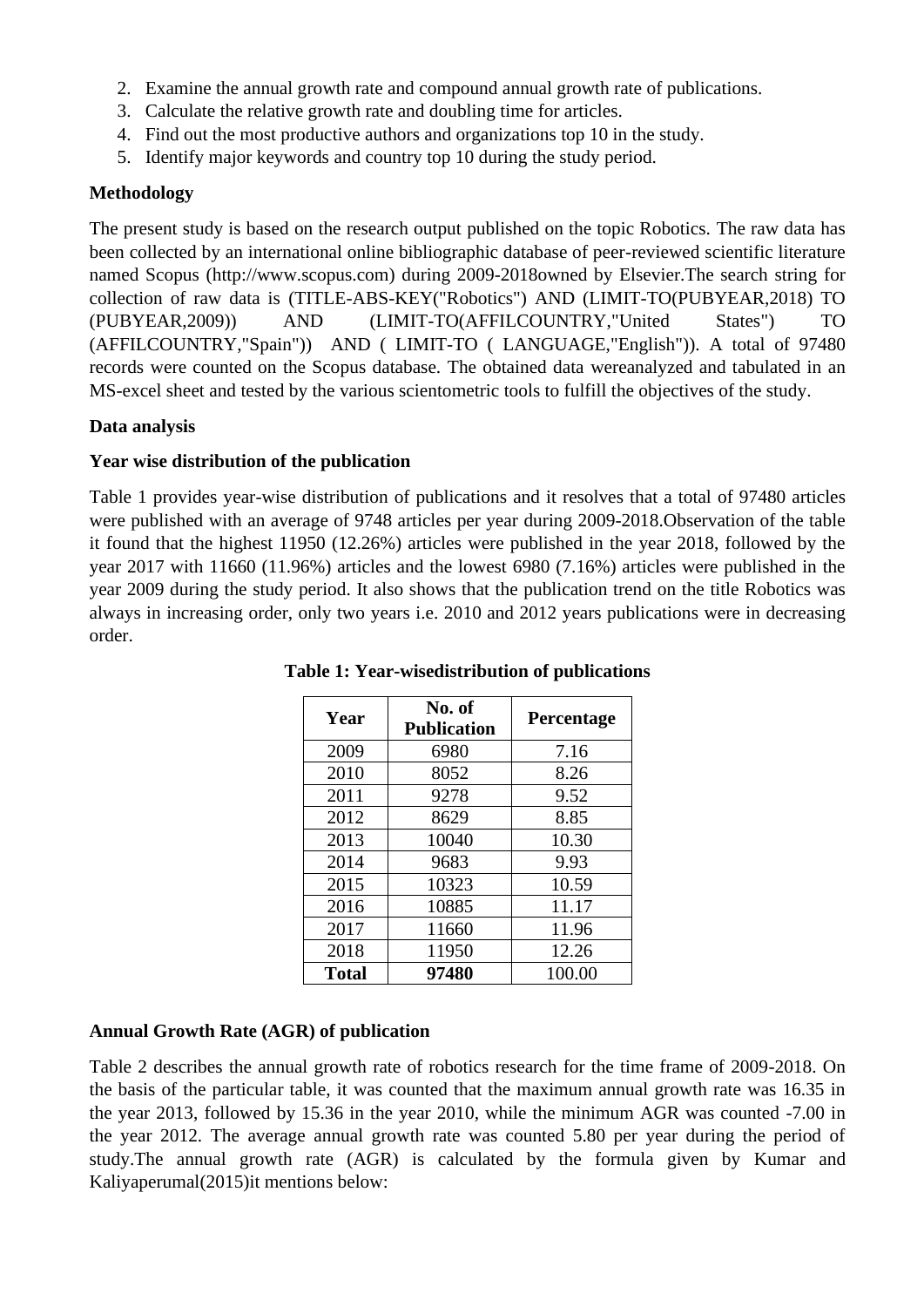$$
AGR = \frac{EndValue - FirstValue}{FirstValue} \times 100
$$

| Year | No. of<br><b>Publication</b> | <b>AGR</b>        |
|------|------------------------------|-------------------|
| 2009 | 6980                         | $\mathbf{\Omega}$ |
| 2010 | 8052                         | 15.36             |
| 2011 | 9278                         | 15.23             |
| 2012 | 8629                         | $-7.00$           |
| 2013 | 10040                        | 16.35             |
| 2014 | 9683                         | $-3.56$           |
| 2015 | 10323                        | 6.61              |
| 2016 | 10885                        | 5.44              |
| 2017 | 11660                        | 7.12              |
| 2018 | 11950                        | 2.49              |

#### **Table 2: Annual growth rate of publications**

#### **Compound Annual Growth Rate (CAGR) of publication**

Table 3 arrange fora compound annual growth rate of publications of the robotics research output during 2009-2018. It was seen that the highest 0.074(7.405%) compound annual growth rate of publication in the year 2010, followed by 0.048 (4.838%) CAGR in the year 2011 and the minimum -0.018 (-1.787%) compound annual growth rate was calculated in 2012 during the period of study.

The compound annual growth rate was calculated by the following formula available on the website [\(https://www.investopedia.com/terms/c/cagr.asp\)](https://www.investopedia.com/terms/c/cagr.asp)

## $CAGR = [(EndingValue / BeginningValue)^{1/n} - 1]$

| Year | No. of<br><b>Publication</b> | <b>CAGR</b> | <b>CAGR</b><br><b>Percent</b> |
|------|------------------------------|-------------|-------------------------------|
| 2009 | 6980                         | 0           | 0                             |
| 2010 | 8052                         | 0.074       | 7.405                         |
| 2011 | 9278                         | 0.048       | 4.838                         |
| 2012 | 8629                         | $-0.018$    | $-1.797$                      |
| 2013 | 10040                        | 0.031       | 3.075                         |
| 2014 | 9683                         | $-0.006$    | $-0.602$                      |
| 2015 | 10323                        | 0.009       | 0.919                         |
| 2016 | 10885                        | 0.007       | 0.665                         |
| 2017 | 11660                        | 0.008       | 0.767                         |
| 2018 | 11950                        | 0.002       | 0.246                         |

**Table 3:Compound annual growth rate of publications**

#### **Relative growth rate and doubling time of publication**

Table 4 explains the relative growth rate and doubling time of Robotics publications during 2009- 2018. On the observation of current table, it found that the maximum RGR 0.77 has been recorded in the year 2009 and minimum RGR 0.13 has been counted in the year 2018, while the maximum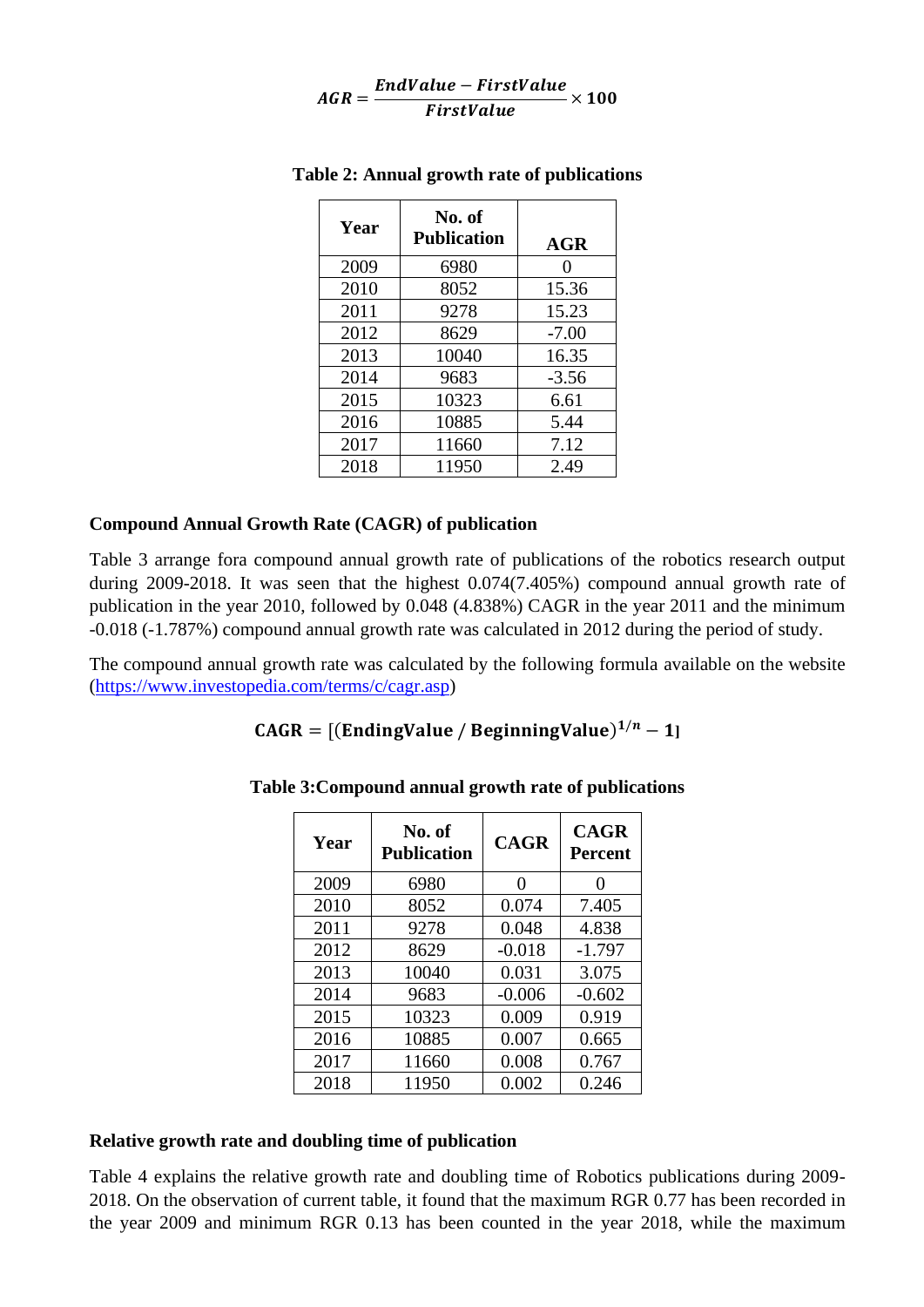doubling time 5.30 has been counted in the year 2018 and the minimum doubling time 0.90 has been counted in the year 2009.Which shows that the RGR was always in decreasing order from 2010 (0.77) to 208 (0.13) while the respective doubling was always in increasing order from 2010 (0.90) to 2018 (5.30) during the period of study. The relative growth rate and doubling time of publications has been measured on the basis of RGR and Dt model, the particular modelis developed by Mahapatra in 1985.

$$
RGR = \frac{W2 - W1}{T2 - T1}
$$

The formula of corresponding Dt for contributions and pages measurement.

$$
DoublingTime(Dt) = \frac{0.693}{R}
$$

| Year | No. of      | <b>Cumulative</b> | W1    | W <sub>2</sub> | <b>RGR</b> | Dt       |
|------|-------------|-------------------|-------|----------------|------------|----------|
|      | publication | sum               |       |                |            |          |
| 2009 | 6980        | 6980              | 0     | 8.85           | $\theta$   | $\Omega$ |
| 2010 | 8052        | 15032             | 8.85  | 9.62           | 0.77       | 0.90     |
| 2011 | 9278        | 24310             | 9.62  | 10.10          | 0.48       | 1.44     |
| 2012 | 8629        | 32939             | 10.10 | 10.40          | 0.30       | 2.28     |
| 2013 | 10040       | 42979             | 10.40 | 10.67          | 0.27       | 2.60     |
| 2014 | 9683        | 52662             | 10.67 | 10.87          | 0.20       | 3.41     |
| 2015 | 10323       | 62985             | 10.87 | 11.05          | 0.18       | 3.87     |
| 2016 | 10885       | 73870             | 11.05 | 11.21          | 0.16       | 4.35     |
| 2017 | 11660       | 85530             | 11.21 | 11.36          | 0.15       | 4.73     |
| 2018 | 11950       | 97480             | 11.36 | 11.49          | 0.13       | 5.30     |

#### **Table 4: Relative growth rate and doubling time of publications**

#### **Document-wise distribution of publications**

Table 5 demonstrated the document wise distribution of publication for the study of robotics publications and it found that the conference papers were dominating over all the available documents with 53506 (54.89%) records counted, followed by articles 33816 (34.69%) and the minimum records were counted with business articles with only one record during the period of study.

**Table 5: Document wise distribution of publications**

|                         | No. of   |                |
|-------------------------|----------|----------------|
| <b>Document type</b>    | articles | <b>Percent</b> |
| Conference Paper        | 53506    | 54.89          |
| Article                 | 33816    | 34.69          |
| Review                  | 3557     | 3.65           |
| <b>Book Chapter</b>     | 2537     | 2.60           |
| Editorial               | 983      | 1.01           |
| Note                    | 893      | 0.92           |
| <b>Article in Press</b> | 773      | 0.79           |
| Letter                  | 655      | 0.67           |
| <b>Book</b>             | 404      | 0.41           |
| <b>Short Survey</b>     | 292      | 0.30           |
| Erratum                 | 61       | 0.06           |
| Retracted               | 2        | 0.00           |
| <b>Business Article</b> | 1        | 0.00           |
| Total                   | 97480    | 100.00         |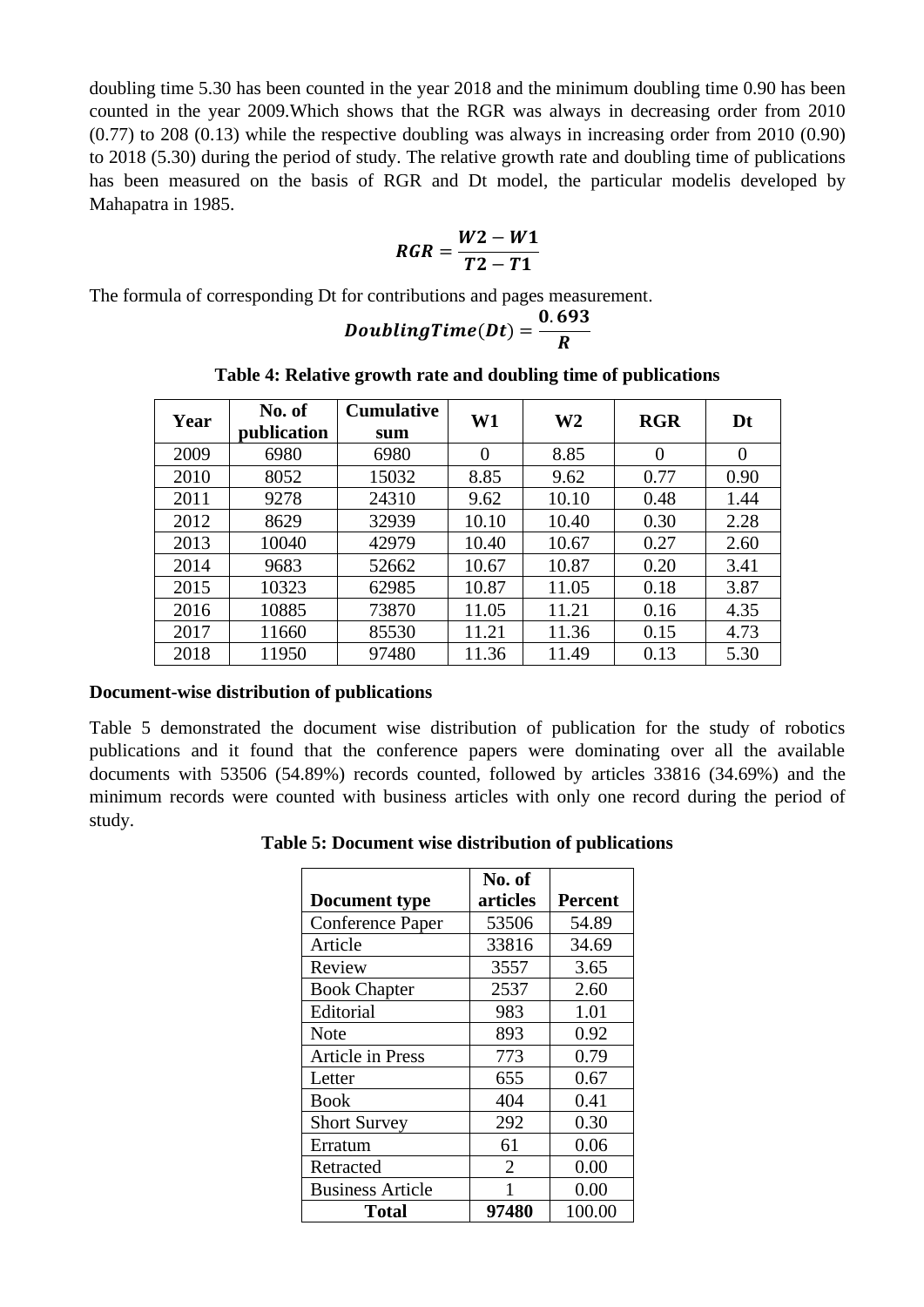## **Subject wise (top 10) distribution of publications**

Table 6 express about the top 10 subjects wise distribution of publication during the period of study. On the observation of the table, it found that the maximum 53675 (55.06%) articles have been founded on Computer Science subject, followed by Biochemistry, Genetics and Molecular Biology subjects with 6329 (6.49%) articles and the subject with  $10<sup>th</sup>$  rank minimum 81 (0.08%) articles was founded on Dentistry. It shows that there was a gap and more than 50% of articles contributed in only one subject i.e. Computer Science during the study period.

| Subject area                                           | No. of<br>articles | <b>Percent</b> |
|--------------------------------------------------------|--------------------|----------------|
| <b>Computer Science</b>                                | 53675              | 55.06          |
| Biochemistry, Genetics and Molecular<br><b>Biology</b> | 6329               | 6.49           |
| <b>Earth and Planetary Sciences</b>                    | 2937               | 3.01           |
| Chemistry                                              | 1444               | 1.48           |
| <b>Chemical Engineering</b>                            | 1426               | 1.46           |
| <b>Agricultural and Biological Sciences</b>            | 1269               | 1.30           |
| <b>Decision Sciences</b>                               | 703                | 0.72           |
| Arts and Humanities                                    | 567                | 0.58           |
| Business, Management, and Accounting                   | 411                | 0.42           |
| Dentistry                                              | 81                 | 0.08           |

## **Top 10 most productive author**

Table 7 provides the top ten productive authors during the study period. Among these authors, it can be seen that the authorCaldwell, D. G. secure first position contributed 216 articles, while the author Dario, P. secure second position contributed 191 articles. The author Rha, K. H. with  $10<sup>th</sup>$  rank contributed 141 articles during the study period.

| <b>Author name</b> | <b>Publication</b> |
|--------------------|--------------------|
| Caldwell, D.G.     | 216                |
| Dario, P.          | 191                |
| Kaouk, J.H.        | 175                |
| Dasgupta, P.       | 165                |
| Guo, S.            | 161                |
| Yang, G.Z.         | 156                |
| Takanishi, A.      | 155                |
| Kumar, V.          | 154                |
| Rus, D.            | 143                |
| Rha, K.H.          | 141                |

**Table 7: Most productive author (top 10)**

## **Major keywords (top 10)**

Table 8 depicts the top 10 major keywords which were used in robotics research publications. The maximum 61157 times robotics keyword was used, followed by a robot keyword with 19044 times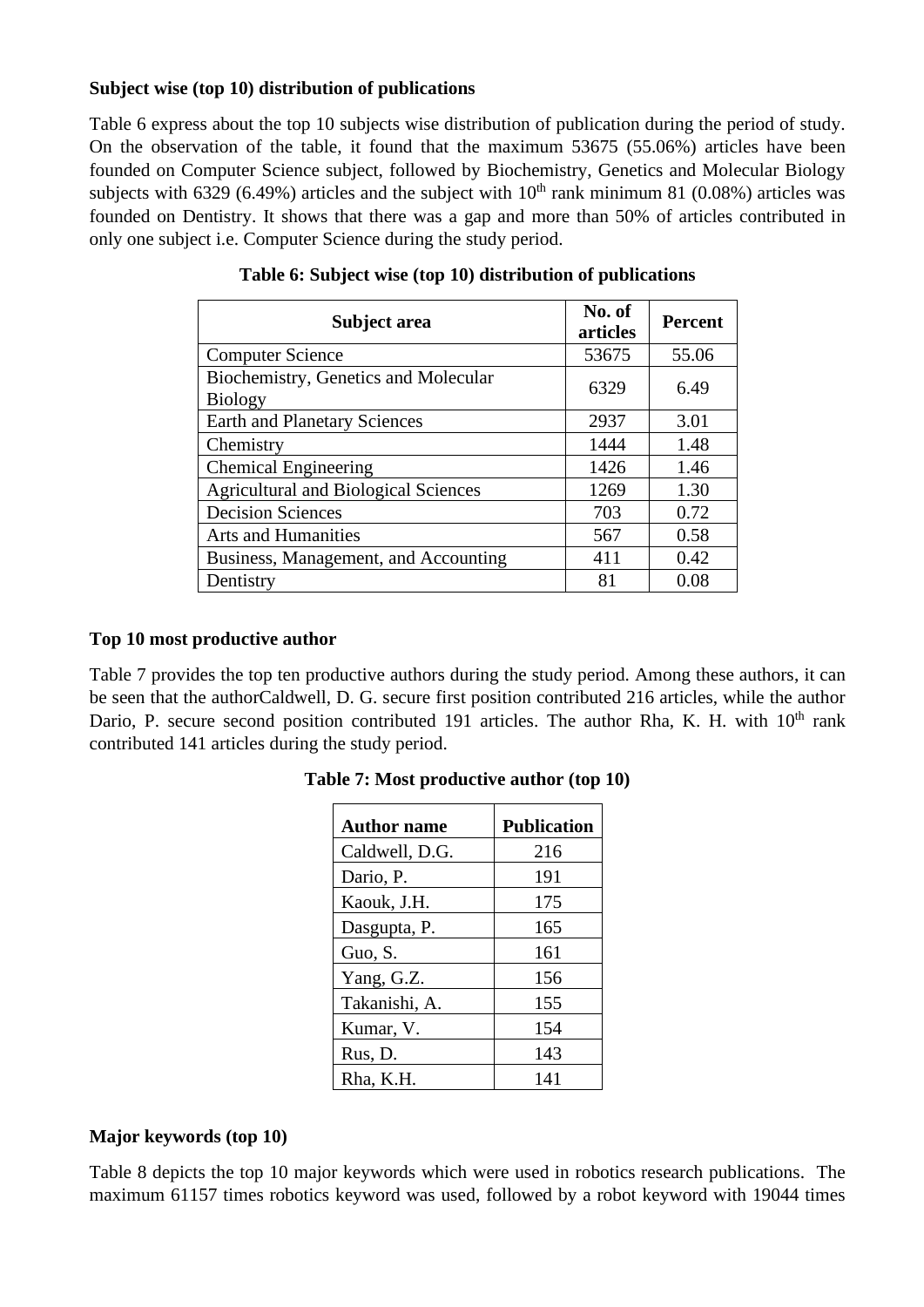and the minimum 5843 times procedures keyword was used and secure  $10<sup>th</sup>$  rank during the study period.

| <b>Keyword</b>   | No. of<br>articles |
|------------------|--------------------|
| Robotics         | 61157              |
| <b>Robots</b>    | 19044              |
| Human            | 17978              |
| Humans           | 14908              |
| Article          | 13221              |
| Priority Journal | 9836               |
| Male             | 8633               |
| Female           | 7790               |
| Adult            | 7206               |
| Procedures       | 5843               |

**Table 8: Major keywords (top 10)**

## **Profile of the top 10 most productive organization**

Table 9 shows the profile of the top 10 most productive organization which was contributed to research publications during the period of study.The maximum 1577 articles were contributed by the Chinese Academy of Sciences, followed by 1257 articles contributed by Massachusetts Institute of Technology and 1250 articles were contributed by CNRS Centre National de la RechercheScientifique and with 10<sup>th</sup> position Shanghai Jiao Tong University 853 articles contributed during the study.

|                                                  | No. of   |
|--------------------------------------------------|----------|
| Organization                                     | articles |
| <b>Chinese Academy of Sciences</b>               | 1577     |
| Massachusetts Institute of Technology            | 1257     |
| CNRS Centre National de la RechercheScientifique | 1250     |
| Carnegie Mellon University                       | 1249     |
| Harbin Institute of Technology                   | 1089     |
| IstitutoItaliano di Tecnologia                   | 1077     |
| <b>Technical University of Munich</b>            | 1067     |
| Georgia Institute of Technology                  | 1045     |
| University of Tokyo                              | 914      |
| Shanghai Jiao Tong University                    | 853      |

**Table 9: Most productive organization (top 10)**

#### **Top 10 most productive country**

Table 10 delivers about top 10 most productive country in the world during the period of study. From the table it shows that the United States was secured  $1<sup>st</sup>$  rank with 36159 articles and it is dominating over all the country which are contributed articles during the study, then China was the  $2<sup>nd</sup>$  rank holder of the study with 16713 articles and Spain was the  $10<sup>th</sup>$  rank holder with 4353 articles during 10 years period 2009-2018.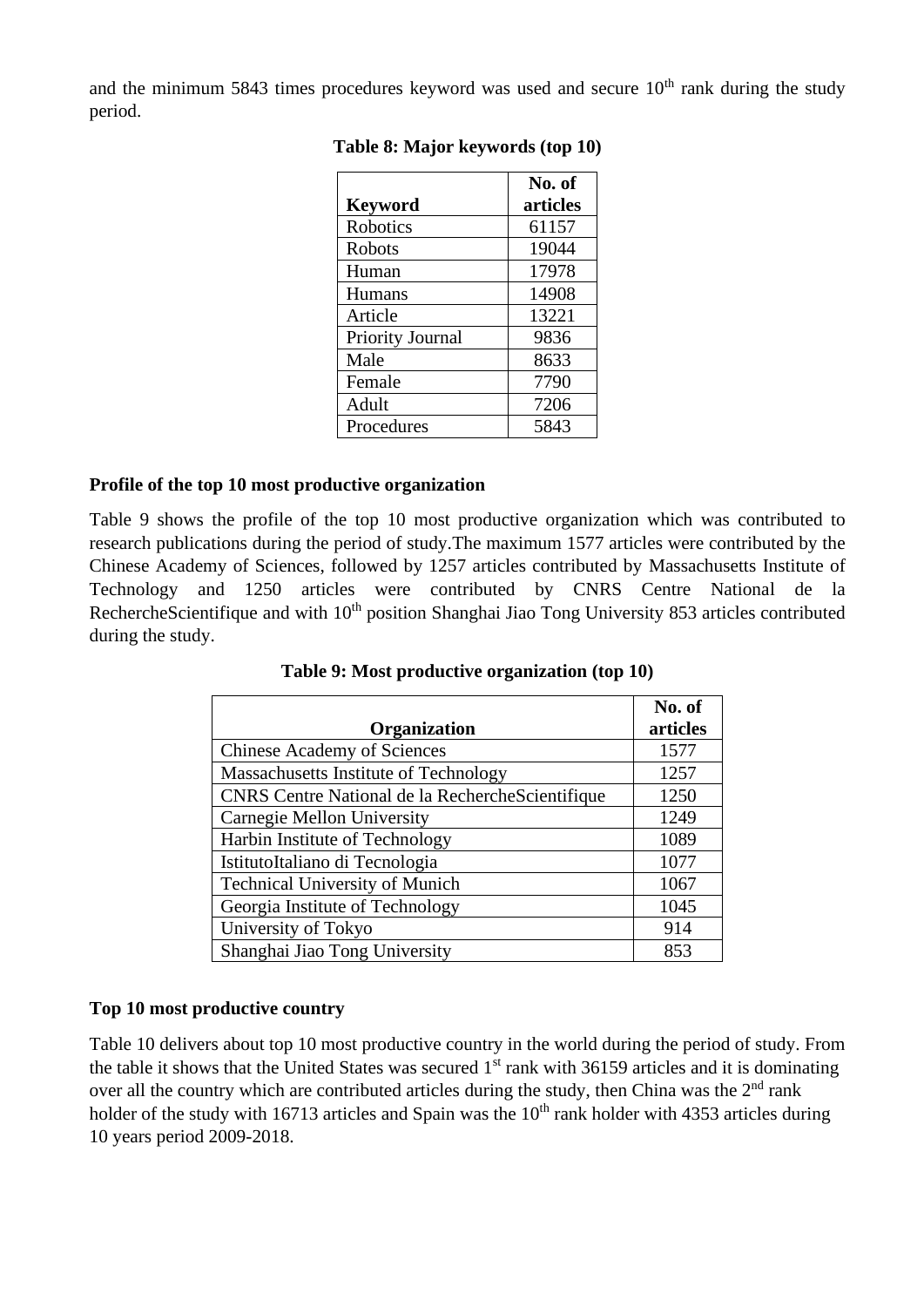|                       | No. of   |
|-----------------------|----------|
| Country               | articles |
| <b>United States</b>  | 36159    |
| China                 | 16713    |
| Germany               | 10069    |
| Japan                 | 9973     |
| Italy                 | 8057     |
| <b>United Kingdom</b> | 7918     |
| South Korea           | 6382     |
| France                | 5663     |
| Canada                | 5214     |
| Spain                 | 4353     |

**Table 10: Most productive country (top 10)**

#### **Conclusion**

Scientometrics is a distinctive set of systems using for different purposes such as determination of diverse scientific indicators, analyzing scientific output, monitoring and evaluating of information resources, etc. A total of 97480 articles were published on "Robotics" title in the world during 2009- 2018.The highest 11950 (12.26%) articles were published in the year 2018, and the lowest 6980 (7.16%) articles were published in the year 2009 during the study and the publication pattern was in gradually in increasing order during study but in the years 2012 and 2014 publication of articles was decreasing with 8629 and 9683 respectively. The maximum AGR 15.36 was calculated in the year 2010 and the lowest AGR -7.00 was calculated in the year 2012. The highest RGR has been counted 0.77 and the lowest RGR 0.13 has been calculated during the period of study. The relative growth rate was always in decreasing order and respective doubling was always in the increasing order during the period of study. Conference type of document was in the leading position with 53506 articles, Computer Science was the leading subject with 53675 articles and robotics 61157 was the highest using keyword during the period of study. Chinese Academy of Sciences with 1577 articles was the highest contributed affiliation, the United States with 36159 was the leading country of publicationsand Caldwell, D. G. with 216 articles was the most productive author during the period of study.

#### **References**

- Dhawan, S. M., Gupta, B. M., & Gupta, R. (2016). Research in electronic publishing field: A scientometric assessment of publications output during 2005-14. *Annals of Library and Information Studies*, *63*(1), 59–67.
- Gupta, B.M., Dhawan, S.M. and Gupta, R. (2017). World Mobile Research: A Scientometric Assessment of Research Publications Output during 2007-16. *Library Philosophy and Practice (e-journal)*.<http://digitalcommons.unl.edu/libphilprac/1551>
- Kumar, K. (2014). A Scientometric Study of Digital Literacy in Online Library Information Science and Technology Abstracts (LISTA). *Library Philosophy and Practice (e-journal)*. <http://digitalcommons.unl.edu/libphilprac/1044>
- Kumar, R.S. &Kaliyaperumal, K. (2015). A scientometric analysis of mobile technology publications. *Scientometrics*, 105, 921-939.